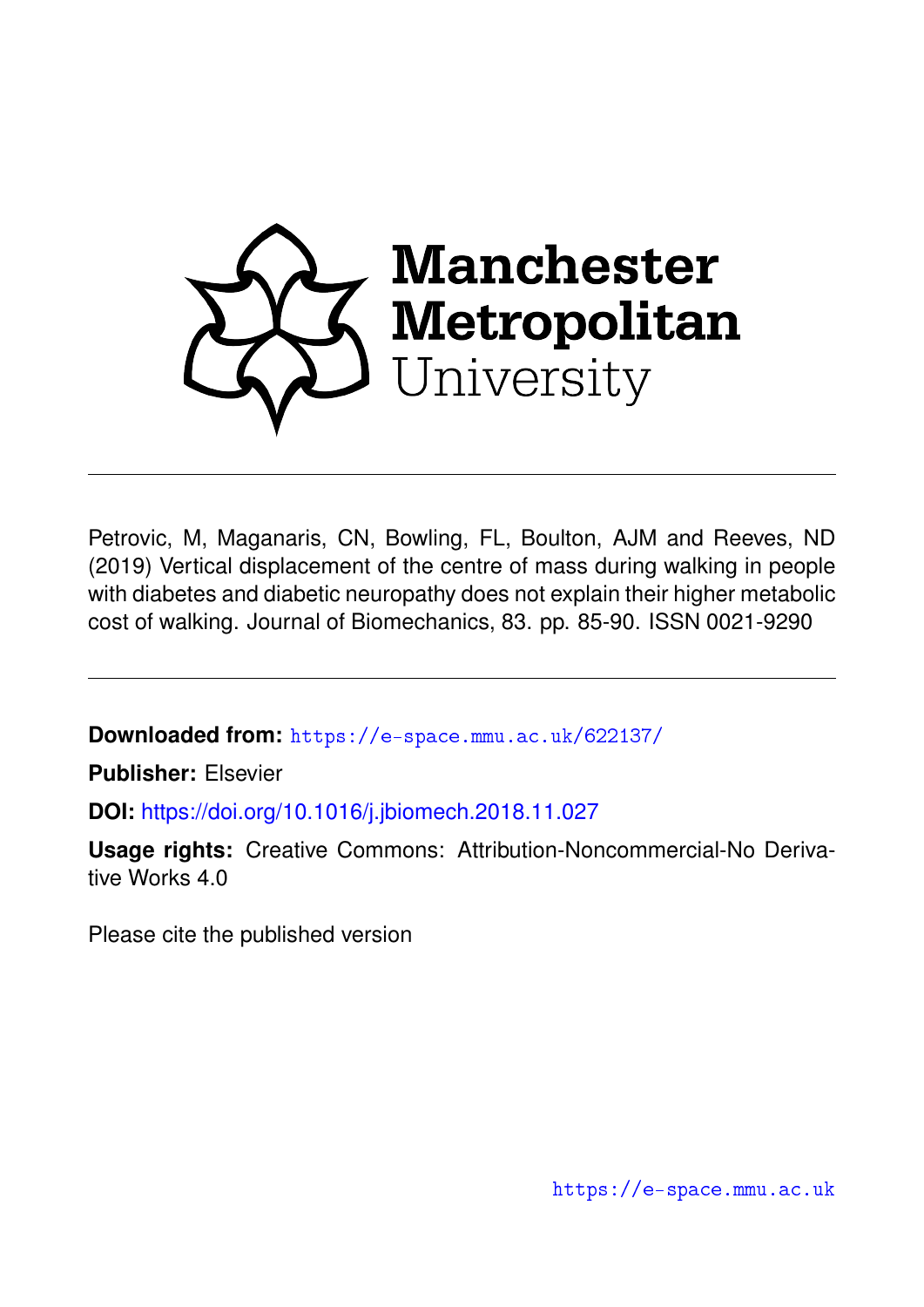[Journal of Biomechanics 83 \(2019\) 85–90](https://doi.org/10.1016/j.jbiomech.2018.11.027)



# Journal of Biomechanics

journal home[page:](http://www.elsevier.com/locate/jbiomech) [www.elsevier.com/lo](http://www.JBiomech.com)[cate/jbiomech](http://www.elsevier.com/locate/jbiomech)

# Vertical displacement of the centre of mass during walking in people with diabetes and diabetic neuropathy does not explain their higher metabolic cost of walking



iomechanic

M. Petrovic <sup>a</sup>, C.N. Maganaris <sup>b</sup>, F.L. Bowling <sup>c</sup>, A.J.M. Boulton <sup>c,d</sup>, N.D. Reeves <sup>a,\*</sup>

a Research Centre for Musculoskeletal Science & Sports Medicine, School of Healthcare Science, Faculty of Science & Engineering, Manchester Metropolitan University, UK <sup>b</sup> School of Sport and Exercise Sciences, Liverpool John Moores University, UK

 $c$  Faculty of Medical & Human Sciences, University of Manchester, UK

<sup>d</sup> Diabetes Research Institute, University of Miami, Miami, FL, USA

## article info

Article history: Accepted 15 November 2018

Keywords: Biomechanics Diabetes Lower limbs Centre of mass

#### ABSTRACT

People with diabetes display biomechanical gait alterations compared to controls and have a higher metabolic cost of walking (CoW), but it remains unknown whether differences in the vertical displacement of the body centre of mass (CoM) may play a role in this higher CoW. The aim of this study was to investigate vertical CoM displacement (and step length as a potential underpinning factor) as an explanatory factor in the previously observed increased CoW with diabetes. Thirty-one non-diabetic controls (Ctrl); 22 diabetic patients without peripheral neuropathy (DM) and 14 patients with moderate/severe Diabetic Peripheral Neuropathy (DPN), underwent gait analysis using a motion analysis system and force plates while walking at a range of matched speeds between 0.6 and 1.6 m/s. Vertical displacement of the CoM was measured over the gait cycle, and was not different in either diabetes patients with or without diabetic peripheral neuropathy compared to controls across the range of matched walking speeds examined (at 1 m/s: Ctrl: 5.59 (SD: 1.6), DM: 5.41 (1.63), DPN: 4.91 (1.66) cm; p > 0.05). The DPN group displayed significantly shorter steps (at  $1 \text{ m/s}$ : Ctrl: 69, DM: 67, DPN: 64 cm; p > 0.05) and higher cadence (at 1 m/s: Ctrl: 117 (SD1.12), DM: 119 (1.08), DPN: 122 (1.25) steps per minute; p > 0.05) across all walking speeds compared to controls. The vertical CoM displacement is therefore unlikely to be a factor in itself that contributes towards the higher CoW observed recently in people with diabetic neuropathy. The higher CoW in patients with diabetes may not be explained by the CoM displacement, but rather may be more related to shorter step lengths, increased cadence and the associated increased internal work and higher muscle forces developed by walking with more flexed joints. 2018 The Author(s). Published by Elsevier Ltd. This is an open access article under the CC BY-NC-ND

license (<http://creativecommons.org/licenses/by-nc-nd/4.0/>).

## 1. Introduction

Diabetes is a global epidemic with significant morbidity and particularly common with increasing age ([International Diabetes](#page-6-0) [Federation, 2013\)](#page-6-0). Diabetes is associated with a range of serious complications that result in reduced quality of life and premature mortality. Diabetic peripheral neuropathy (DPN) is one of the most severe complications of diabetes, occurring in 30–50% of all diabetic patients [\(Cappozzo, 1981\)](#page-5-0). The main cause is neurovascular alterations to the nerve fibres and blood vessels supplying the nerve endings, resulting in reduced or absent nerve conduction (Diabetes UK: Diabetes in the UK 2011/12: Key Statistics on Diabetes. 2014.). The European association for the study of diabetes defines DPN as ''the presence of symptoms and/or signs of peripheral nerve dysfunction in people with diabetes after the exclusion of other causes" ([Boulton, 2005](#page-5-0)). DPN-related changes in the lower limbs lead to functional gait adaptations including taking shorter steps, having a higher cadence but slower self-selected and maximum walking speed [\(Brown et al., 2014; Chiles et al., 2014; Ko](#page-5-0) [et al., 2011; Menz et al., 2004; Raspovic, 2013; Sawacha et al.,](#page-5-0) [2009](#page-5-0)). Consistently smaller ranges of motion at the ankle, knee and hip in the DPN group have been reported from a range of studies and likely underlies the shorter step length reported in diabetes patients [\(Abate et al., 2012; Gomes et al., 2001; Martinelli et al.,](#page-5-0) [2013; Raspovic, 2013; Sacco and Amadio, 2002\)](#page-5-0). Other major gait adaptations include reduced range of joint movement [\(Andersen,](#page-5-0)

<sup>⇑</sup> Corresponding author at: Research Centre for Musculoskeletal Science & Sports Medicine, School of Healthcare Science, Faculty of Science & Engineering, Manchester Metropolitan University, John Dalton Building, Oxford Road, Manchester M1 5GD, UK.

E-mail address: [N.Reeves@mmu.ac.uk](mailto:N.Reeves@mmu.ac.uk) (N.D. Reeves).

This is an open access article under the CC BY-NC-ND license ([http://creativecommons.org/licenses/by-nc-nd/4.0/\)](http://creativecommons.org/licenses/by-nc-nd/4.0/).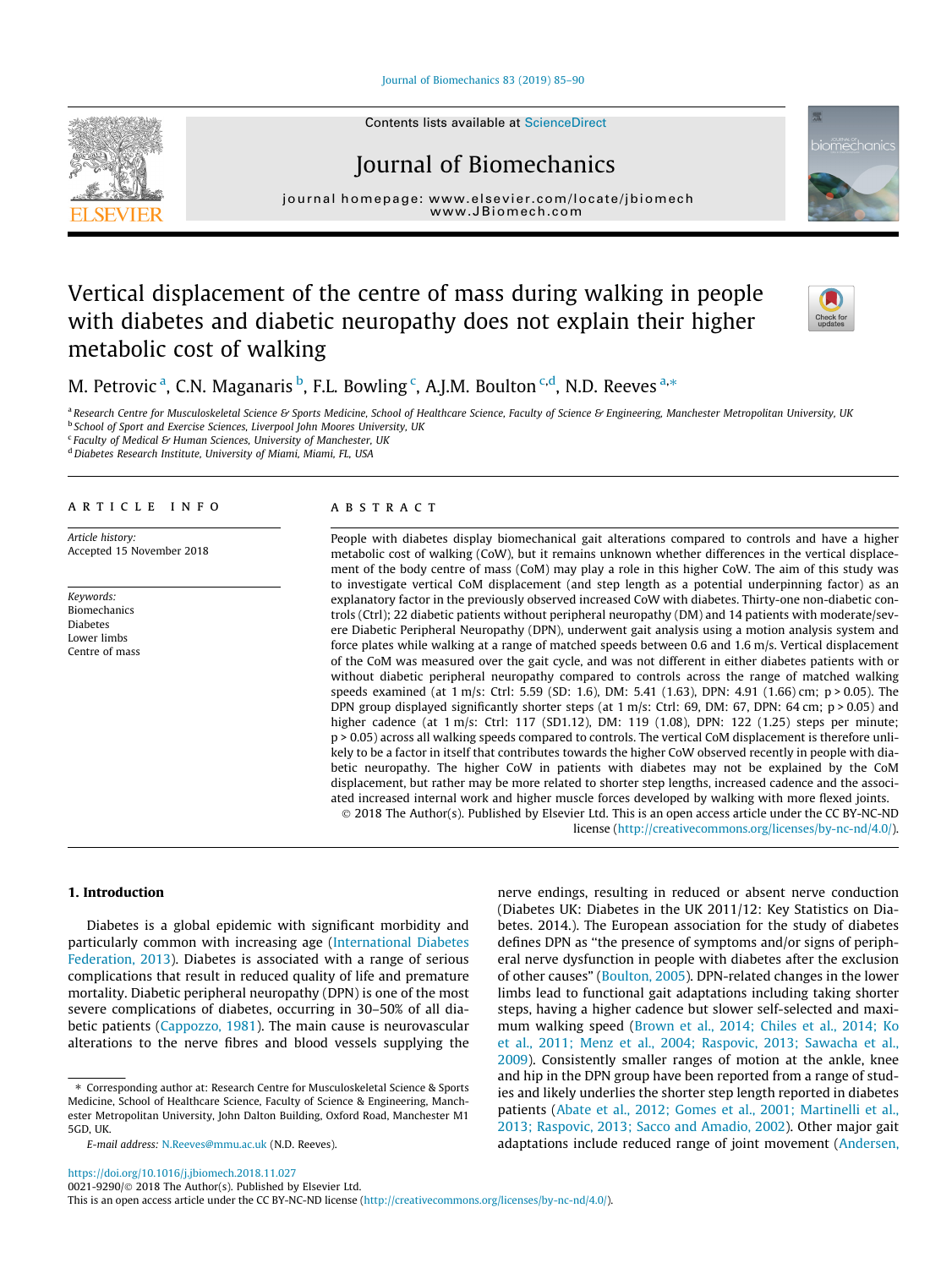[2012\)](#page-5-0) and reduced muscle strength and power characteristics ([Brown et al., 2014](#page-5-0)).

We have recently shown how the metabolic cost of walking (CoW) is higher in people with diabetes and particularly in those with DPN compared to controls ([Petrovic et al., 2016](#page-6-0)). During walking, mechanical work is done to continuously raise and lower the body centre of mass (CoM), which requires metabolic energy expenditure. The CoM in the human body moves like an inverted pendulum during walking, with the pendulum action conserving mechanical energy [\(Alexander, 1991\)](#page-5-0). More specifically, by keeping the knee relatively straight during the single leg stance phase of gait, giving rise to the arc of the CoM, the leg supports body mass with relatively little muscular force.

Like an inverted pendulum, the CoM rises/decelerates in the first half of the stance phase and then falls/accelerates during the second half of the stance phase [\(Candrilli et al., 2007; Lamoreux,](#page-5-0) [1972; Lee and Farley, 1988; Thorstensson and Roberthson, 1987\)](#page-5-0). Consequently, in the first half of the stance phase, kinetic energy is converted into gravitational potential energy [\(Cavagna et al.,](#page-5-0) [1976; Cavagna and Franzetti, 1986](#page-5-0)), whereas in the second half of the stance phase, the opposite conversion occurs. Over the gait cycle, the CoM has a sinusoidal pattern in the vertical direction with two peaks occurring. The first vertical peak of the CoM occurs around 30% of the gait cycle during single-limb stance as the CoM is 'vaulted' over the straight stance limb in an inverted pendulum manner, while the second peak occurs around 80% of the gait cycle during the terminal mid-stance phase.

Increasing the CoM displacement in a type of up and down 'bobbing' action leads to an increase in the CoW compared to a normal gait [\(Neptune et al., 2004; Massaad et al., 2007\)](#page-6-0). Equally, if gait is manipulated to minimise or eliminate any vertical displacement of the CoM by walking in a 'crouched' style with very flexed limbs, there is an increase in the CoW compared to normal gait ([Ortega](#page-6-0) [and Farley, 2007; Massaad et al., 2007; Gordon et al., 2009](#page-6-0)). Hence, there appears to be an 'optimum' vertical displacement for the CoM in terms of its effect on the metabolic CoW, where deviations from this optimum seem inefficient in terms of energy cost.

Stride length also seems intrinsically linked to the CoM vertical displacement and the associated CoW. It has been shown that stride lengths greater than the optimal, increase the CoM vertical displacement and increase the CoW, while stride lengths lower than the optimal, reduce the vertical displacement of the CoM, but also increase the CoW [\(Gordon et al., 2009\)](#page-6-0). Since it is known that diabetes patients take shorter steps compared to controls, it might be hypothesised that that this would reduce the vertical displacement of the CoM, thereby increasing the CoW. Because walking speed may be a confounding factor in the relationship between step length and CoM displacement, in the present study we choose to compare the CoM vertical displacement at matched walking speeds between patients with diabetes and controls. Therefore, this study examined the vertical displacement of the CoM while walking at a range of matched speeds between 0.6 and 1.6 m/s. We hypothesised that diabetes patients would have a reduced vertical CoM displacement that might explain our recent findings of a greater CoW, with a reduced step length being a potential factor underpinning the suggested CoM behaviour.

#### 2. Materials and methods

## 2.1. Participants

After receiving ethical approval from all relevant bodies, 67 participants gave written informed consent to participate in this study. All procedures in this study complied with the declaration of Helsinki. All participants were allocated into one of three groups: patients with diabetes and moderate-severe peripheral neuropathy (DPN,  $n = 14$ , 14 men), patients with diabetes but no peripheral neuropathy (DM,  $n = 22$ , 12 men) and healthy controls without diabetes or peripheral neuropathy (Ctrl,  $n = 31$ , 19 men). The same participant cohort was examined to establish the metabolic CoW and reported in references [\(Petrovic et al., 2016\)](#page-6-0). The CoW was significantly higher particularly in the DPN group compared with controls and also in the DM group compared with controls, across a range of matched walking speeds.

All participants were assessed to confirm they satisfied the inclusion criteria for each group. Major exclusion criteria for participation in the study included peripheral vascular disease, musculoskeletal injury or recent surgery affecting gait, any amputation other than 1 or 2 lesser toes and open foot ulcer. A random blood glucose test was performed in the Ctrl group to confirm the absence of diabetes (<7 mmol/l) and the below neuropathy tests conducted to confirm the absence of neuropathy in the Controls. The majority of the DM and the DPN patients reported taking insulin, cholesterol-lowering medication and diabetes medication, while from the whole sample (including controls) only 2 people reported smoking.

#### 2.2. Assessment of peripheral neuropathy

A clinical evaluation was undertaken to quantify peripheral neuropathy in diabetic patients and to confirm the absence of neuropathy in healthy controls. Peripheral neuropathy was assessed by using the modified Neuropathy Disability Score (mNDS) and the vibration perception threshold (VPT). The mNDS is a combined score taken from tests measuring the patient's ability to detect temperature, pain, vibration and the Achilles tendon reflex ([Boulton, 2005\)](#page-5-0). The VPT was assessed by placing the probe of the biothesiometer (Biomedical Instrument Co, Newbury, OH, USA) on the apex of the hallux and increasing the level of vibration until detected by the participant. Patients were defined as having moderate-to-severe neuropathy and classed as DPN if in either one or both of their feet they displayed either an mNDS score of  $>6$  or a VPT of  $>25$  V (or both).

#### 2.3. Gait analysis

Participants were asked to walk along a 10-metre walkway in the gait laboratory at a series of standardised speeds (0.6, 0.8, 1.0, 1.2, 1.4 and 1.6 m/s). The standardised walking speeds were controlled by measuring the velocity of a marker attached to the sacrum after each trial from the motion analysis data and providing immediate feedback for participants as to whether they needed to walk more quickly or more slowly on the next trial to achieve the required speed. The participant's starting position was altered by the experimenter to ensure a 'clean' (i.e., no overlap outside the force platform) foot-strike on one or two of the force platforms (positioned in the middle of the walkway) per walking trial without alteration to their natural gait. Walking trials were repeated until at least three 'clean' foot contacts with the force platforms were made with each limb, for each walking speed condition. Kinematics were collected at 100 Hz using a 10-camera Vicon motion capture system (Vicon, Oxford, UK) positioned around the 10 meter walkway, tracking a full-body modified Plug-In-Gait marker set consisting of 54 markers. Where possible markers were placed directly onto the skin; to minimise movement artefacts resulting from loose clothing all participants wore tight-fitting shorts and tops. All participants wore specialist diabetic shoes (MedSurg, Darco, Raisting, Germany) with a neutral foot-bed (no rocker bottom outsole), ensuring the diabetic patients walked with safe, appropriate footwear whilst minimising the effect of footwear by standardising across all participants.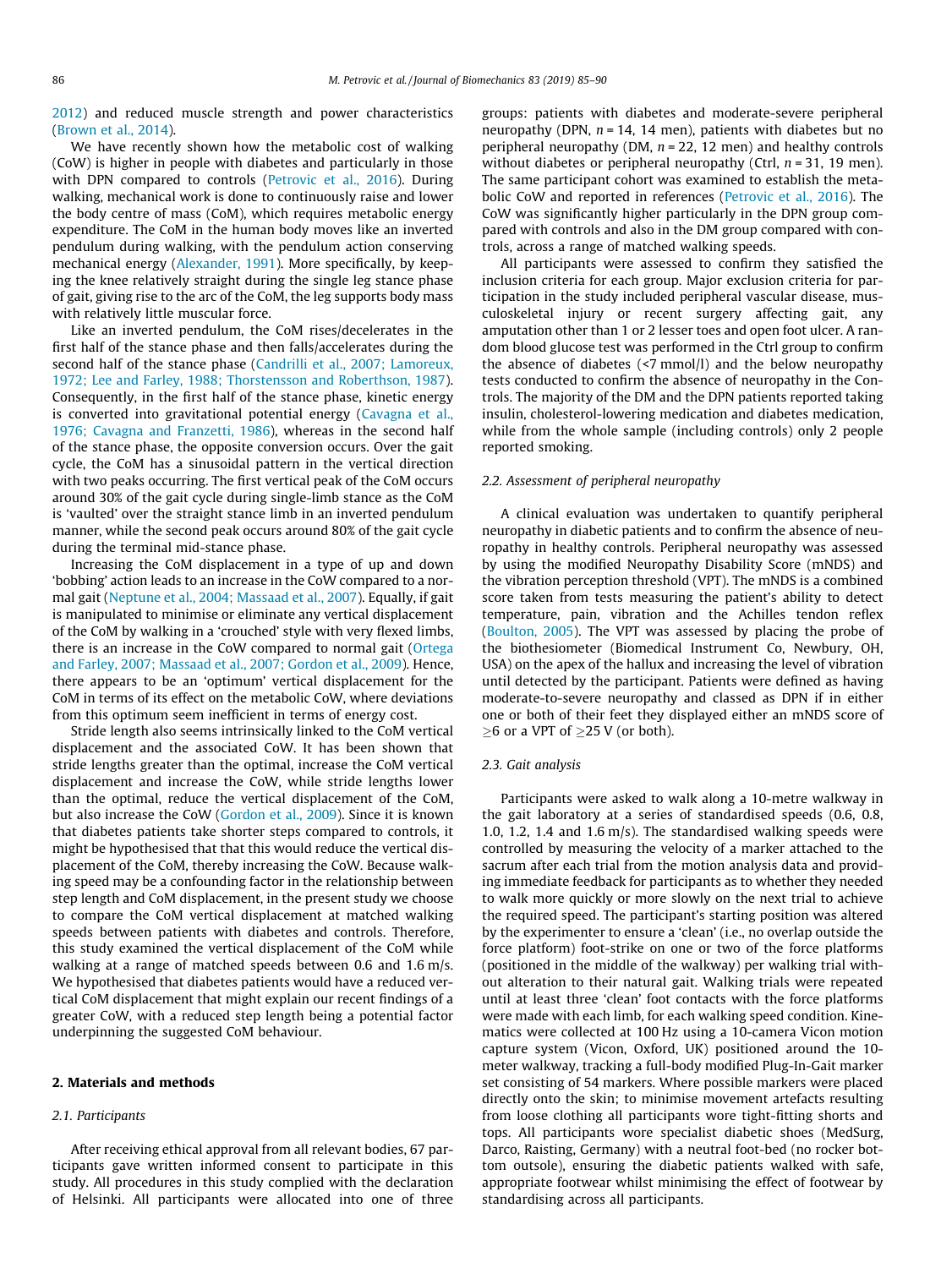#### <span id="page-3-0"></span>2.4. Centre of mass displacement

Gait variables (stride length, step length and cadence, vertical displacement of the CoM) were calculated from the kinematic data using Visual 3D software (C-motion Inc., MD, USA). Motion data collected during gait analysis were processed, and Dempster's segment parameter model [\(1955\)](#page-5-0) was used to calculate mass distribution for each body segment, thereby allowing accurate calculation of the entire body centre of mass. The vertical displacement of the CoM was calculated as the maximum range of vertical displacement (minimum to maximum peak) of the CoM [\(Fig. 2\)](#page-4-0) during the whole gait cycle, using the mean of the three trials from each person.

### 2.5. Statistics

A one-way analysis of variance (ANOVA) was performed for all variables to assess between group differences. If the ANOVA was significant, a Fisher's least significant difference (LSD) post-hoc test was used to test for differences between the diabetes groups (DM and DPN) and the control group. All values presented are means and standard deviation. Significance was set at p < 0.05. The power analysis identified minimum group sizes of  $n = 7$ , for an effect size 0.71 ( $\beta$  = 0.1,  $\alpha$  = 1%). Analysis of covariance was used to assess the effect of body mass on CoM excursion.

Pearson product-moment correlation coefficients were calculated at each walking speed (and all walking speeds combined) using data from participants in all three experimental groups to determine whether there was a significant correlation between the CoM vertical displacement and the cost of walking (previously published data on CoW, [Petrovic et al., 2016\)](#page-6-0).

#### 3. Results

#### 3.1. Participant characteristics

There were significant differences between the groups in age, body mass and BMI, which were significantly greater in the DPN group (Table 1, p < 0.01).

# 3.2. Step length and cadence

The DPN group displayed significantly shorter step lengths across all speeds compared to the Ctrl group (Table 2). The DPN group had significantly higher cadence across all speeds compared to the control group.

## Table 1

Participant characteristics and results from neuropathy assessments.

| Variable                          | Group      |            |            |
|-----------------------------------|------------|------------|------------|
|                                   | Ctrl       | <b>DM</b>  | <b>DPN</b> |
| Age $(yr)$                        | 56 (10)    | 51(9)      | 66 (14)    |
| Body mass (kg)                    | 76 (10)    | 80.5 (12)  | 91.5(18)   |
| Height (m)                        | 1.72(0.12) | 1.71(0.09) | 1.73(0.11) |
| BMI $\left(\frac{kg}{m^2}\right)$ | 26(3)      | 28(4)      | 31(4)      |
| NDS (Score/10)                    | 1(1)       | 2(1)       | $7(2)^{7}$ |
| VPT (Volts)                       | 6.1(3.4)   | 8.2(3.4)   | 27.4(9.1)  |
| Diabetes duration (years)         |            | 14(12)     | 14 (11)    |
| Type 1 diabetes (n)               |            | 7          | 4          |
| Type 2 diabetes (n)               |            | 15         | 10         |
|                                   |            |            |            |

Healthy controls (Ctrl,  $n = 31$ ), diabetic patients with no neuropathy (DM,  $n = 22$ ) and diabetic patients with moderate/severe neuropathy (DPN,  $n = 14$ ). BMI = body mass index, NDS = neuropathy disability score, VPT = vibration perception threshold. Values are means (standard deviations).

Significant differences from the Ctrl group are denoted by  $P < 0.01$ .

| .                                 |  |  |
|-----------------------------------|--|--|
| Temporal-spatial gait parameters. |  |  |

| Variable                                                            | Group                                  |                                       |                                       |
|---------------------------------------------------------------------|----------------------------------------|---------------------------------------|---------------------------------------|
|                                                                     | Ctrl                                   | <b>DM</b>                             | <b>DPN</b>                            |
| $0.6$ m/s<br>Step length (m)<br>Cadence (steps/m)                   | 0.59(0.12)<br>108(0.61)                | 0.57(0.12)<br>108 (0.74)              | 0.51(0.09)<br>113(0.41)               |
| $0.8 \text{ m/s}$<br>Step length (m)<br>Cadence (steps/m)           | 0.63(0.14)<br>112 (0.84)               | 0.57(0.12)<br>113 (0.67)              | 0.53(0.15)<br>116(0.68)               |
| $1.0 \text{ m/s}$<br>Step length (m)<br>Cadence (steps/m)           | 0.69(0.15)<br>117(1.12)                | 0.67(0.05)<br>119 (1.08)              | 0.64(0.04)<br>122(1.25)               |
| $1.2 \text{ m/s}$<br>Step length (m)<br>Cadence (steps/m)           | 0.76(0.11)<br>124(1.16)                | 0.75(0.17)<br>125(1.27)               | 0.69(0.07)<br>128(1.08)               |
| $1.4 \text{ m/s}$<br>Step length (m)<br>Cadence (steps/m)           | 0.79(0.12)<br>127(1.56)                | 0.77(0.17)<br>129 (1.47)              | 0.71(0.11)<br>131 (1.49)              |
| $1.6 \text{ m/s}$<br>Step length (m)<br>Cadence (steps/m)           | 0.81(0.11)<br>129 (0.98)               | 0.80(0.04)<br>132 (0.48)              | 0.74(0.02)<br>135(0.63)               |
| Maximum walking speed (m/s)<br>Step length (m)<br>Cadence (steps/m) | 1.92(0.11)<br>0.85(0.07)<br>143 (1.18) | 1.88(0.16)<br>0.79(0.06)<br>140(1.27) | 1.68(0.22)<br>0.78(0.12)<br>129(0.98) |

Healthy controls (Ctrl,  $n = 31$ ), diabetic patients with no neuropathy (DM,  $n = 22$ ) and diabetic patients with moderate/severe neuropathy (DPN, n = 14). Values are means (standard deviations). Gait parameters were collected on the laboratory walkway.

Significant differences from the Ctrl group are denoted by  $P < 0.05$ .

Significant differences from the Ctrl group are denoted by  $P < 0.01$ .

## 3.3. Centre of mass displacement at different speeds

Across all matched speeds there were no significant differences in the CoM vertical displacement between groups ([Fig. 1](#page-4-0); [Table 3\)](#page-4-0), neither when including a body mass as a covariate.

Pearson's correlations only reached significance at walking speeds of 0.8 and 1.6 m/s, but the r values were consistently low across speeds ranging between  $-0.287$  and 0.262 ([Table 4](#page-5-0)). When combining data for all participants, across all walking speeds Pearson's correlation failed to reach significance, with an r value of  $-0.08$  ([Table 4](#page-5-0), [Fig. 3](#page-5-0)).

#### 4. Discussion

This study has shown for the first time that the vertical displacement of the CoM during walking is not different between diabetes patients with and without diabetic peripheral neuropathy compared to controls across a range of matched speeds [\(Fig. 1\)](#page-4-0) and is therefore unlikely to be a factor in itself that contributes towards the increased CoW observed recently ([Petrovic et al.,](#page-6-0) [2016](#page-6-0)) on the same data set in people with diabetic peripheral neuropathy (at 1.2 m/s: Ctrl: 2.18 (SD: 0.67), DM: 2.20 (0.81), DPN: 2.35 (1.76) J·kg<sup>1</sup>·m<sup>1</sup>; p > 0.05). Furthermore, the relationship between the CoM and CoW was very weak across all walking speeds [\(Table 4](#page-5-0), [Fig. 3\)](#page-5-0), indicating no clear link between these two variables across participant groups in the present study.

It has previously been shown that stride lengths shorter and longer than the optimum lead to reduced and increased CoM displacements, respectively, but increasing the metabolic CoW in both situations ([Gordon et al., 2009\)](#page-6-0). In this previous study, participants increased their metabolic cost when they reduced their vertical CoM movement by taking shorter strides. Participants also expended more metabolic energy when they walked with a greater stride length than their preferred stride length. Previous work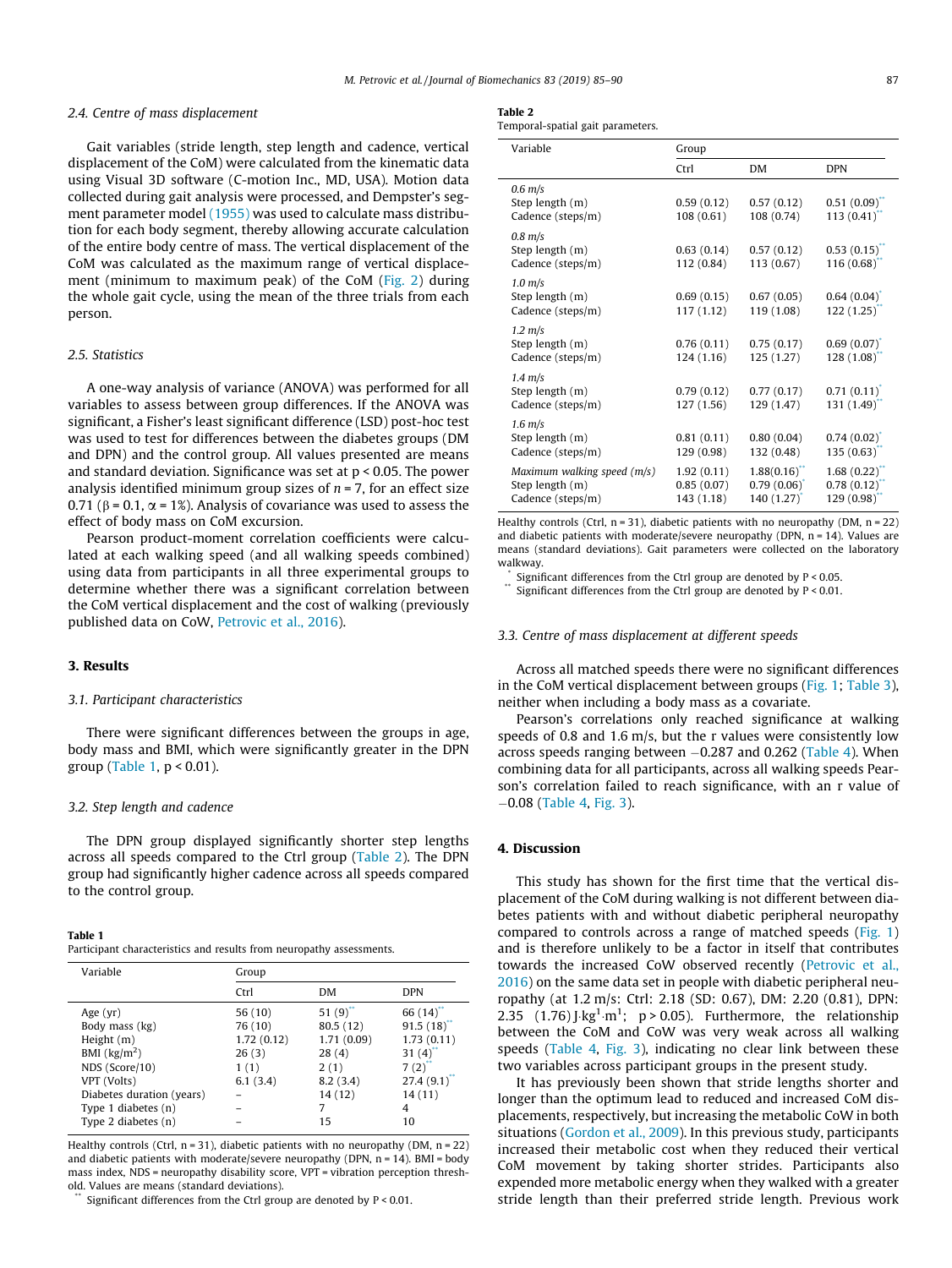<span id="page-4-0"></span>

Fig. 1. Centre of mass (CoM) vertical (Z) displacement across walking speeds from 0.6 to 1.6 m/s and maximum walking speed for healthy controls (Ctrl; n = 31), diabetic patients with no neuropathy (DM; n = 22) and diabetic patients with moderate/severe neuropathy (DPN; n = 14). Values are group means and SD;  $\ddot{\cdot}$  denotes significantly (P < 0.01) different from the control group.



Fig. 2. Example trace from one participant showing the vertical displacement of the centre of mass over the gait cycle. The vertical displacement values reported in the present study reflect the minimum to maximum peak value.

([Donelan et al., 2002\)](#page-5-0) has shown that as stride length increases, metabolic energy expenditure and mechanical work performed on the CoM also increase. This is not caused by CoM displacement per se but rather by the additional negative work performed to redirect the CoM velocity during step-to-step transitions and by positive work to restore the energy lost. Although we did find consistently shorter step lengths across matched walking speeds in patients with diabetes and particularly those with diabetic peripheral neuropathy compared to controls, this did not alter the vertical displacement of the CoM compared to controls (Fig. 1).

The lack of effect of stride shortening on the CoM in the present study might be due to the fact that people with diabetes and diabetic peripheral neuropathy have adapted to a different optimal step length, which is consistently shorter compared to controls across the range of walking speeds examined. Alternatively, they could have adopted a different step length based on the total metabolic CoW rather than the cost associated with CoM displacement. Consistent with the shorter steps taken by both diabetes groups compared to controls, was the higher cadence required to meet the prescribed matched walking speeds by the diabetes patients ([Table 2](#page-3-0)). An increased cadence in the diabetes groups would require greater internal work from the muscles to move the legs during walking [\(Minetti et al., 1994\)](#page-6-0). Although we have previously found ([Petrovic et al., 2016\)](#page-6-0) the joint work developed during a single stance phase to be lower in patients with diabetes and even more so in those with diabetic peripheral neuropathy, this would be repeated more often over a given distance in diabetes patients because of a higher cadence. Therefore, a higher cadence for any given walking speed could explain the higher CoW previously reported in patients with diabetes and those with diabetic periph-eral neuropathy through greater cumulative joint work [\(Petrovic](#page-6-0) [et al., 2016\)](#page-6-0).

In the absence of differences in the CoM vertical displacement, another possible explanation for the higher CoW previously reported in diabetes patients is that they might be producing greater muscle force without performing as much joint work per stance phase. This would be consistent with previous reports from walking with a 'crouched gait' by excessively flexing the joints ([Massaad et al., 2007; Ortega and Farley, 2007](#page-6-0)). Diabetes patients were observed to walk with shorter steps, which is known to be achieved by greater flexion in the lower limb joints. This likely gives rise to higher muscle forces to sustain the more flexed joint positions as previously observed [\(Sasaki et al., 2009](#page-6-0)) and consequently a higher metabolic CoW. Therefore, the effective mechanical advantage (muscle force moment arm/ground reaction force moment arm) may be less favourable in diabetic patients ([Petrovic et al., 2017](#page-6-0)), which would mean that more muscle force would be required to overcome the moment of the ground reaction

# Table 3

Vertical displacement of the CoM and between-group differences.

| Walking speed     | $Ctrl$ (cm) | $DM$ (cm)   | $DPN$ (cm)  | Diff Ctrl-DM $(\%)$ | Diff Ctrl-DPN (%) |
|-------------------|-------------|-------------|-------------|---------------------|-------------------|
| $0.6$ m/s         | 4.64(1.51)  | 4.43 (1.52) | 4.50(1.49)  | $-4.60$             | $-3.00$           |
| $0.8$ m/s         | 4.53(1.55)  | 4.65(1.56)  | 4.71 (1.59) | 2.71                | 3.97              |
| 1 m/s             | 5.59(1.60)  | 5.41(1.63)  | 4.91 (1.66) | $-3.25$             | $-12.14$          |
| $1.2 \text{ m/s}$ | 6.19(1.63)  | 5.77 (1.68) | 4.75 (1.74) | $-6.78$             | $-23.32$          |
| $1.4 \text{ m/s}$ | 6.68(1.71)  | 6.13(1.70)  | 6.07(1.79)  | $-8.23$             | $-9.23$           |
| $1.6$ m/s         | 7.09(1.79)  | 6.73(1.76)  | 7.30(1.82)  | $-5.01$             | 3.03              |
| MAX               | 6.43(1.87)  | 6.07(1.85)  | 7.73(1.88)  | $-5.60$             | 20.22             |

Centre of mass (CoM) vertical displacement across walking speeds from 0.6 to 1.6 m/s and maximum walking speed for healthy controls (Ctrl, n = 31), diabetic patients with no neuropathy (DM, n = 22) and diabetic patients with moderate/severe neuropathy (DPN, n = 14). Values are means (standard deviations).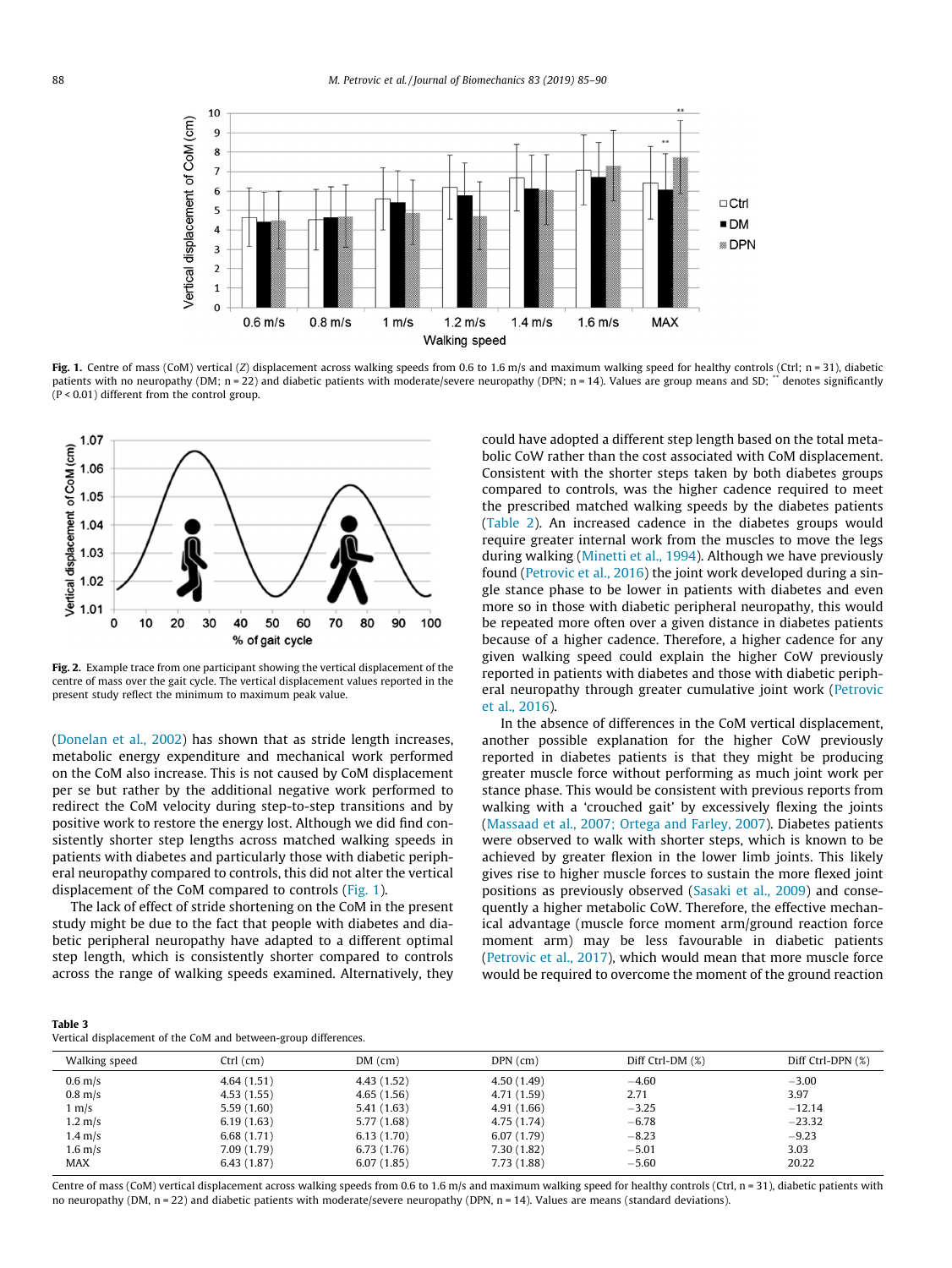#### <span id="page-5-0"></span>Table 4

Bivariate correlations between vertical centre of mass displacement and cost of walking.

| Walking speed     | R value  | P value |
|-------------------|----------|---------|
| $0.6$ m/s         | $-0.027$ | 0.828   |
| $0.8$ m/s         | 0.262    | 0.032   |
| $1.0$ m/s         | $-0.218$ | 0.077   |
| $1.2 \text{ m/s}$ | $-0.223$ | 0.069   |
| $1.4 \text{ m/s}$ | $-0.214$ | 0.082   |
| $1.6$ m/s         | $-0.287$ | 0.019   |
| MAX               | $-0.071$ | 0.566   |
| All speeds        | $-0.080$ | 0.084   |
|                   |          |         |

Pearson's correlations encompassing participants in all three groups (DPN, DM and Ctrl,  $n = 67$ ) at each walking speed from 0.6 to 1.6 m/s and maximum walking speed.



Fig. 3. Individual data points for all participants from all three experimental groups (DPN, DM and Ctrl, n = 67) and at all measured walking speeds (speed from 0.6 to 1.6 m/s and maximum walking speed). Linear trendline reflects the Pearson's correlation between the two variables (centre of mass and the cost of walking).

force – hence higher CoW. This factor may also explain why diabetes patients have adopted an ''optimum" CoM displacement (meaning unaltered compared to controls) per stride length as a strategy to minimise CoW. [Gordon et al. \(2009\)](#page-6-0) presented in their study a manipulation of step length above and below the optimal and found that the CoM vertical displacement increases and decreases over that observed at the self-selected step length. Both of these situations were associated with a higher metabolic CoW compared to that observed at self-selected step length, suggesting an optimal vertical displacement of the CoM where energy cost is minimised. People who are at higher risk of falls have been shown to take shorter steps ([Karamanidis et al., 2008; Schillings et al.,](#page-6-0) [2005](#page-6-0)) as part of a more cautious strategy to walking, which could be one of a number of potential factors causing them to walk with shorter steps. Another potential reason could relate to reduced ankle range of movement, reduced Achilles tendon elongation and increased Achilles tendon stiffness during walking as we have recently shown ([Petrovic et al., 2018](#page-6-0)).

Other factors contributing to an increased metabolic CoW in patients with diabetes and diabetic peripheral neuropathy could include increased muscle co-activation, which has been shown in older adults without diabetes (Cronin et al., 2010; Mian et al., 2007) and an increased Achilles tendon stiffness [\(Petrovic et al.,](#page-6-0) [2018\)](#page-6-0). Indeed, we have recently shown how Achilles tendon stiffness is higher in people with diabetes and particularly those with diabetic peripheral neuropathy compared to controls during walking ([Petrovic et al., 2018](#page-6-0)). An increased Achilles tendon stiffness would reduce the elastic energy stored from this long tendon during walking, requiring a relatively greater energy contribution from the plantar flexor muscles, increasing the metabolic CoW.

To the best of our knowledge this is the first study that has investigated the CoM displacement during walking in a diabetic patient population. It could be considered as a limitation of the present study that body mass was significantly different between groups. However, the higher body mass of patients with diabetes (especially those with DPN) is a well-known characteristic of this population described in the literature [\(Ijzerman et al., 2011;](#page-6-0) [Jor'dan et al., 2014\)](#page-6-0) and is unlikely to have directly affected the CoM vertical displacement. If anything, it might be expected that increased body mass might reduce the extent to which the CoM is displaced, but this was not found in the present study indicating that group differences in body mass did not influence the present results. Although only a mean of 10 years difference, patients in the DPN group were significantly older than controls (66–56 years, respectively), which might be considered a confounding factor for some of the variables examined.

We have shown that there are no differences in the vertical displacement of the CoM in patients with diabetes compared with controls when walking speed is matched and no relationship between the CoM vertical displacement and the CoW. The higher CoW in patients with diabetes may not be explained by the vertical CoM displacement, but rather may be more related to shorter step lengths, increased cadence and the associated increased internal work and higher muscles forces developed by walking with more flexed joints.

### Conflict of interest statement

The authors confirm that they do not have any financial or personal relationships with other people or organisations that could inappropriately influence this manuscript.

## Acknowledgements

This study was funded by the European Commission through MOVE-AGE, an Erasmus Mundus Joint Doctorate programme.

#### References

- [Abate, M., Schiavone, C., Di Carlo, L., Salini, V., 2012. Achilles tendon and plantar](http://refhub.elsevier.com/S0021-9290(18)30862-5/h0005) [fascia in recently diagnosed type II diabetes: role of body mass index. Clin.](http://refhub.elsevier.com/S0021-9290(18)30862-5/h0005) [Rheumatol. 31, 1109–1113.](http://refhub.elsevier.com/S0021-9290(18)30862-5/h0005)
- [Alexander, R.M., 1991. Energy-saving mechanisms in walking and running. J. Exp.](http://refhub.elsevier.com/S0021-9290(18)30862-5/h0010) [Biol. 160, 55–69.](http://refhub.elsevier.com/S0021-9290(18)30862-5/h0010)
- [Andersen, H., 2012. Motor dysfunction in diabetes. Diabetes Metab. Res. Rev. 28,](http://refhub.elsevier.com/S0021-9290(18)30862-5/h0015) [89–92.](http://refhub.elsevier.com/S0021-9290(18)30862-5/h0015)
- [Boulton, A.J.M., 2005. Management of diabetic peripheral neuropathy. Clin. Diab. 23,](http://refhub.elsevier.com/S0021-9290(18)30862-5/h0020) [9–15.](http://refhub.elsevier.com/S0021-9290(18)30862-5/h0020)
- [Brown, S.J., Handsaker, J.C., Bowling, F.L., Maganaris, C.N., Boulton, A.J.M., Reeves, N.](http://refhub.elsevier.com/S0021-9290(18)30862-5/h0025) [D., 2014. Do patients with diabetic neuropathy use a higher proportion of their](http://refhub.elsevier.com/S0021-9290(18)30862-5/h0025) [maximum strength when walking? J. Biomech. 47, 3639–3644](http://refhub.elsevier.com/S0021-9290(18)30862-5/h0025).
- [Cappozzo, A., 1981. Analysis of the linear displacement of the head and trunk during](http://refhub.elsevier.com/S0021-9290(18)30862-5/h0035) [walking at different speeds. J. Biomech. 14, 411–425.](http://refhub.elsevier.com/S0021-9290(18)30862-5/h0035)
- [Candrilli, S.D., Davis, K.L., Kan, H.J., Lucero, M.A., Rousculp, M.D., 2007. Prevalence](http://refhub.elsevier.com/S0021-9290(18)30862-5/h0040) [and the associated burden of illness of symptoms of diabetic peripheral](http://refhub.elsevier.com/S0021-9290(18)30862-5/h0040) [neuropathy and diabetic retinopathy. J. Diabetes Complicat. 21, 306–314](http://refhub.elsevier.com/S0021-9290(18)30862-5/h0040).
- [Cavagna, G.A., Thys, H., Zamboni, A., 1976. The sources of external work in level](http://refhub.elsevier.com/S0021-9290(18)30862-5/h0045) [walking and running. J. Physiol. 262, 639–657.](http://refhub.elsevier.com/S0021-9290(18)30862-5/h0045)
- [Cavagna, G.A., Franzetti, P., 1986. The determinants of the step frequency in walking](http://refhub.elsevier.com/S0021-9290(18)30862-5/h0050) [in humans. J. Physiol. 373, 235–242.](http://refhub.elsevier.com/S0021-9290(18)30862-5/h0050)
- [Chiles, N.S., Phillips, C.L., Volpato, S., Bandinelli, S., Ferrucci, L., Guralnik, J.M., Patel,](http://refhub.elsevier.com/S0021-9290(18)30862-5/h0055) [K.V., 2014. Diabetes, peripheral neuropathy and lower extremity function. J.](http://refhub.elsevier.com/S0021-9290(18)30862-5/h0055) [Diabetes Complicat. 28, 91–95](http://refhub.elsevier.com/S0021-9290(18)30862-5/h0055).
- [Cronin, N.J., Peltonen, J., Ishikawa, M., Komi, P.V., Avela, J., Sinkjaer, T., Voigt, M.,](http://refhub.elsevier.com/S0021-9290(18)30862-5/h0060) [2010. Achilles tendon length changes during walking in long-term diabetic](http://refhub.elsevier.com/S0021-9290(18)30862-5/h0060) [patients. Clin. Biomech. 25, 476–482](http://refhub.elsevier.com/S0021-9290(18)30862-5/h0060).
- Dempster, W.T., 1955. Space requirements of the seated operator: geometrical, kinematic, and mechanical aspects of the body with special reference to the limbs [Internet]. Available from [<http://books.google.co.uk/books/about/Space\\_](http://books.google.co.uk/books/about/Space_Requirements_of_the_Seated_Operato%20html?id=Ks1pAAAAMAAJ%26redir_esc=y) [Requirements\\_of\\_the\\_Seated\\_Operato html?id=Ks1pAAAAMAAJ&redir\\_esc=y>](http://books.google.co.uk/books/about/Space_Requirements_of_the_Seated_Operato%20html?id=Ks1pAAAAMAAJ%26redir_esc=y) (accessed 30 October 2018).
- [Donelan, J.M., Kram, R., Kuo, A.D., 2002. Mechanical work for step-to-step](http://refhub.elsevier.com/S0021-9290(18)30862-5/h0070) [transitions is a major determinant of the metabolic cost of human walking. J.](http://refhub.elsevier.com/S0021-9290(18)30862-5/h0070) [Exp. Biol. 205, 3717–3727.](http://refhub.elsevier.com/S0021-9290(18)30862-5/h0070)
- [Gomes, A.A., Onodera, A.N., Otuzi, M.E.I., Pripas, D., Mezzarane, R.A., Sacco, I.C.N.,](http://refhub.elsevier.com/S0021-9290(18)30862-5/h0075) [2001. Electromyography and kinematic changes of gait cycle at different](http://refhub.elsevier.com/S0021-9290(18)30862-5/h0075)